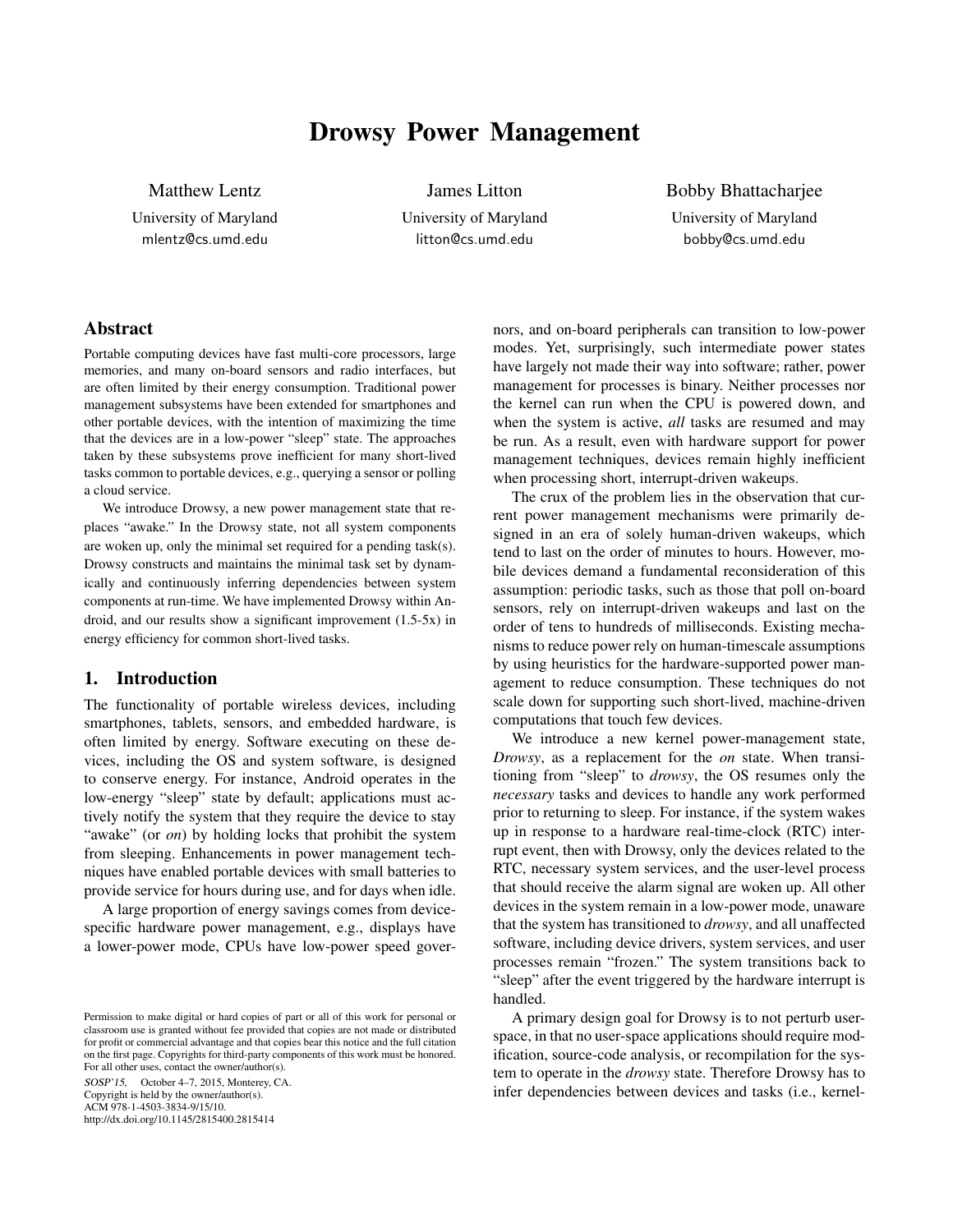visible threads) at runtime. We describe different methods for transparently determining these dependencies at runtime.

We present an implementation of Drowsy within Android. Android has no well-defined interfaces that explicitly declare dependencies involving tasks and devices; we describe how to instrument the Android kernel to efficiently infer dependencies dynamically at runtime. We show that for many common tasks, Drowsy can reduce Android energy consumption during the wakeup cycle by a factor of up to 5x with a commensurate reduction in the elapsed time for handling such tasks. We use a custom circuit, detailed in Appendix A, to precisely measure energy consumed by small devices. The circuit is able to synchronize kernel events with the energy traces, and is capable of measuring extremely low-power draws, such as when the device is suspended. Our measurements show that the improvements due to Drowsy translate to significant gains in overall battery life.

The rest of the paper is structured as follows: Section 2 provides background on Android power management. Section 3 describes Drowsy's design, followed by details of our Android implementation in Section 4. Section 5 presents our evaluation in which we compare Drowsy with stock Android. We discuss related work in Section 6, and conclude in Section 7.

# 2. Power Management Background

The popularity of portable devices has led to various power management states (beyond *on* and *off*) being incorporated into OS kernels. The additional states are *"sleep"* states, which try to conserve energy by placing portions of the system in low-power modes. Two common *"sleep"* states are *suspend* and *hibernate*, which are defined in the ACPI standard [4]. *Suspend* halts executing processes, places devices in a lower powered state, and leaves RAM powered with the CPU disabled. *Hibernate* is similar to *suspend*, except that the OS writes the RAM image to non-volatile storage when hibernating, allowing the system to be fully powered down.

The mechanisms underlying Drowsy build on how modern kernels transition between power management (PM) states. We review these transitions between different power states using Linux as an example. Our description follows the Linux kernel 3.4 source tree. For more information on the *suspend* state in Linux, see Brown et al. [8].

### 2.1 State Transition in Linux

In Linux, *task* denotes a kernel-visible thread that is either part of a user-space process or is a kernel-space thread. Tasks can be "frozen," which renders them unschedulable until they are "thawed." All user-space tasks and a subset of kernel tasks are freezable, indicated by a "freezable" flag in the task state.

Each peripheral device (or simply device) is comprised of a device driver and a hardware device. The driver is kernel-resident software that exposes interfaces for accessing the hardware device, and supports power management (PM) methods for transitioning between power states. The driver registers handlers with the OS for callbacks when specific interrupt requests (IRQs) are sent by hardware devices. In addition, there are many *virtual* devices which consist of only a device driver and are not backed by any actual hardware device. These virtual devices provide various utilities (e.g., /dev/random for cryptographically secure random number generation) and serve to abstract the actual underlying hardware devices (e.g., /dev/rtc).

on *to* suspend When transitioning to the *suspend* state, Linux first synchronizes all filesystem buffers with their backing stores. Afterwards, the kernel freezes all user-space and freezable kernel-space tasks, as detailed in Section 4.2.

Once all tasks are frozen, the system begins to suspend all active devices. The kernel PM subsystem maintains a list of devices in the order that they are registered. This list is a topological ordering of the device tree maintained by the OS, which represents the parent-child relationships between devices. Suspending devices occurs in multiple phases, traversing the list from tail to head (children are handled before parents). The kernel:

- 1. instructs each device to prepare for a transition, which prevents registration of new child devices.
- 2. requests each device to stop I/O, save state, and enter a low-power mode.
- 3. disables device IRQ handlers and allows devices to finalize the transition without the possibility of IRQ handler invocation.

At the end of this process, all devices are suspended in a low-power state; some devices may completely disable themselves, while others remain active enough to generate wakeup interrupts [23]. Finally, the OS disables non-boot CPU cores and invokes architecture-specific callbacks to finalize the state transition, setting RAM in self-refresh mode and instructs the boot CPU to wait for a wakeup interrupt.

suspend *to* on Modern OSes, especially those running on portable devices, allow the system to be woken up by a variety of devices that generate wakeup interrupts (e.g., Bluetooth controller). After an interrupt is generated by a hardware device, the system wakes up through a resume transition back to the *on* state.

The resume transition mirrors the *suspend* process, starting with the enabling of non-boot CPU cores. Devices power up starting with the head of the device list, (parents are handled before children), reversing the order of operations during suspend. Next, the resume routine thaws processes, which enables them to run (as detailed in Section 4.2).

We integrated Drowsy into the Android kernel, which itself has sophisticated power management built on top the Linux kernel. In the rest of this section, we describe Android power management in detail.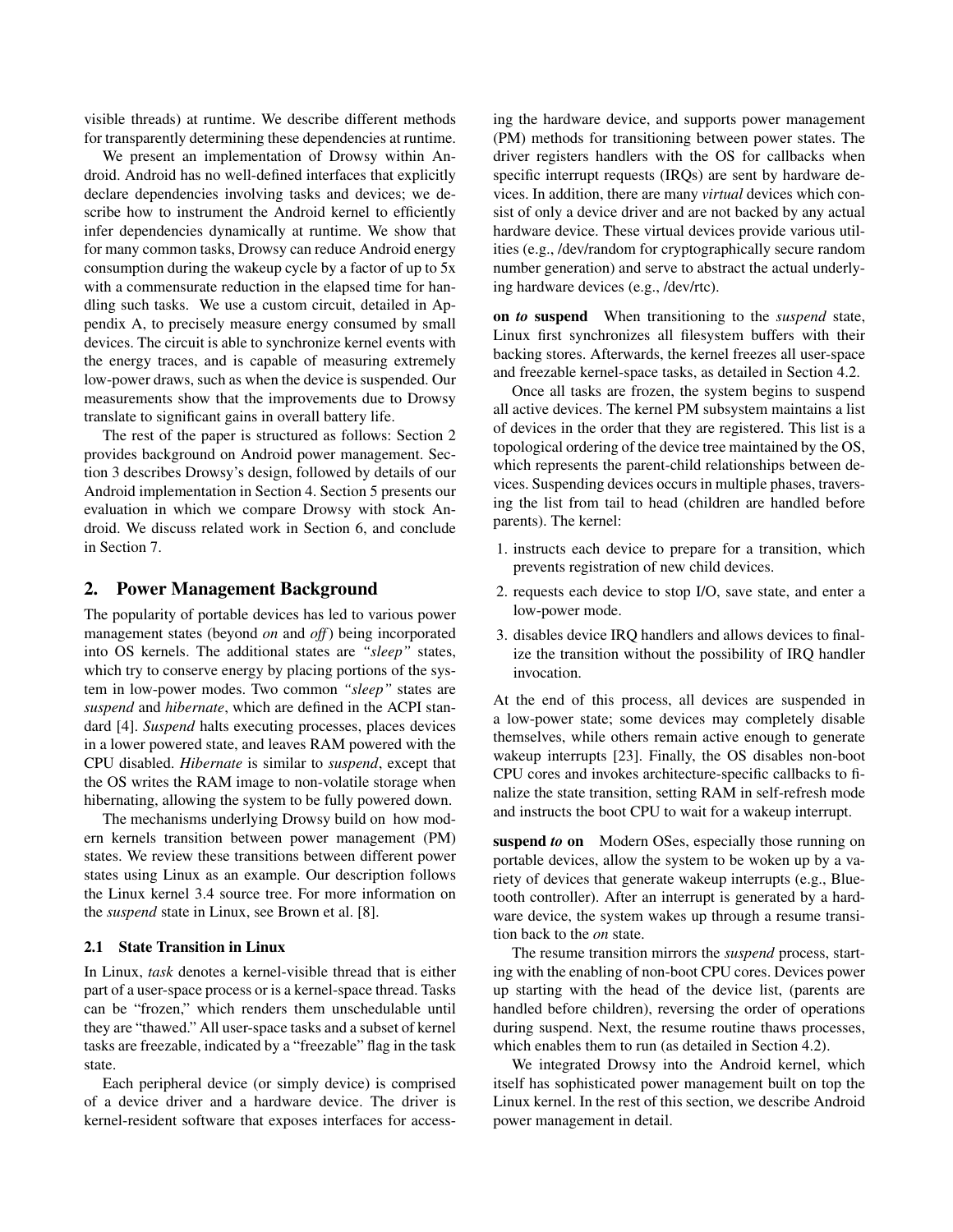### 2.2 Android Power Management

Android inherits the Linux PM subsystem and supports three global system power states: *on*, *off* , and *suspend*. In order to conserve energy, Android makes *suspend* the default state, i.e., the system suspends unless a task or device driver has explicitly requested that it stay awake. From the *suspend* state, various wakeup events transition the system to the *on* state, such as a user pressing the power button, an incoming call, or the real-time clock (RTC) alarm. After a wakeup event is handled completely (e.g., user finished interacting with the device), the system transitions back to the *suspend* state until the next wakeup event occurs. We term this sequence of events (i.e. *suspend* to *on*  $\rightarrow$  event handling  $\rightarrow$  *on* to *suspend*) as a *wakeup cycle*.

*Wakelocks* Android needs tasks to specify when it is safe to transition back to *suspend*. It cannot simply transition to *suspend* when the CPU is idle, because even with the processor completely idle, it is not necessarily the case that the wakeup event has been handled. An active task may be blocked waiting on I/O, such as a weather application waiting for a response from the remote server. *Wakelocks* are named resources that can be requested by tasks or device drivers. While any wakelock is held the system does not suspend. When all wakelocks are released, the system immediately begins transitioning to *suspend*.

*Scheduling Wakeups* To allow applications to wake up at a specified time, Android introduces wakeup alarms via the /dev/alarm virtual device and the AlarmManager system service. Applications register an Intent<sup>1</sup> to be broadcast by the AlarmManager at a specified time. The /dev/alarm device driver manages these alarms by using OS-provided high-resolution timers; when the system suspends, this driver uses the RTC device to trigger a wakeup at the next alarm time.

*Early Suspend* Users expect the device to go to sleep when they press the power button, but if a wakelock is held this cannot occur. Instead, Android allows device drivers to register *early suspend* (and *late resume*) PM callbacks, which notify the subscribed drivers when the user-perceptible sleep state changes. For example, if the device is on and the user presses the power button to stop interacting with the device, the system invokes all early suspend callbacks (e.g., display and backlight power down). After early suspend, and once all wakelocks are released, the system transitions to the *suspend* state.

*Illustrative Example* Figure 1 shows the various steps within Android for a weather application that periodically wakes up and polls a remote weather service. The Android system server provides utility services for user-space



Figure 1: Message sequence of system interactions for an application that periodically checks the current weather forecast in Android. Vertical lines represent tasks and devices, where breaks indicate when each is frozen or suspended. Arrows represent the interactions between tasks and devices.

applications, including acquiring/releasing wakelocks (via PowerManager) and setting alarms (via the AlarmManager). The weather application sets a future wakeup alarm via the system server, which in turn communicates with drivers and hardware devices as shown. The system suspends once all wakelocks are released, which involves freezing all tasks (canceling the blocked ioctl) and suspending all devices (which includes setting the hardware RTC alarm). Later, the RTC device triggers a wakeup interrupt that eventually reaches the AlarmManager via the restarted ioctl call. The AlarmManager notifies the weather application by sending it an Intent; upon receiving the Intent, the application acquires a wakelock, and then performs its necessary actions before releasing its wakelock.

When the system resumes as a result of the interrupt from the RTC device, Android wakes up all tasks and devices. However, the tasks and devices involved in handling the wakeup event are extremely limited, essentially just those represented in the figure (as well as the networking device).

### 3. Drowsy Power Management

Drowsy aims to reduce energy consumption by minimizing the number of tasks and devices that are woken up in each wakeup cycle (i.e., *suspend* to  $\omega$ *n*  $\rightarrow$  event handling  $\rightarrow$   $\omega$ *n* to *suspend*). We define *wake set* to be the set of all tasks and devices that are awake. A *minimal* wake set exists for each wakeup cycle, and is comprised of *only* the tasks and devices required to handle the actions performed within the cycle. In traditional OSs such as Linux and Android, once the system transitions to the *on* state, the wake set includes all OS tasks and devices. This choice of wake set is functionally correct, but is typically much larger than the minimal wake set.

Drowsy constructs a minimal wake set by identifying necessary tasks and devices for inclusion to the existing wake set, which initially consists of the device whose IRQ

<sup>1</sup> Intents are messages that consist of an action and (optionally) associated data, which either specify a destination or are routed based on content. They are the primary IPC mechanism in Android.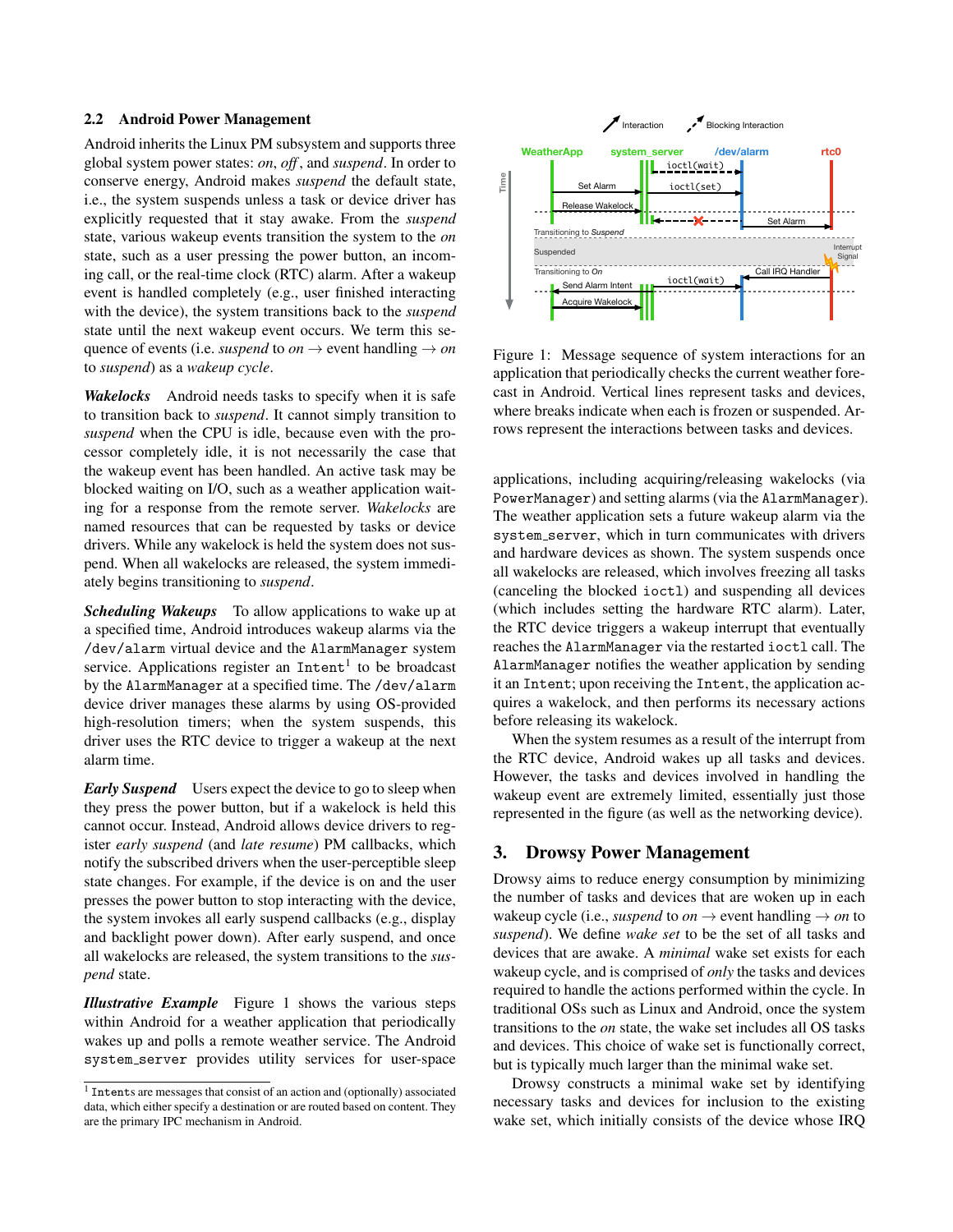triggered the wake event. This process takes place while transitioning to (and operating in) the *drowsy* state. To ensure that this set is both minimal, Drowsy must (at runtime): 1) determine the dependencies between system components, 2) preserve dependency state during the *drowsy* to *suspend* transition.

#### 3.1 Model

To capture dependencies in the system, we propose a model that decomposes the system into tasks, resources, and devices. A task represents a single thread of execution and has an associated state, which denotes whether the task is running, blocked, or frozen. Resources are system components without a thread of execution; for example, in Linux, these include files and sockets. Devices are special resources that have an additional state which notes whether the underlying hardware device is in a suspended or resumed state.

Resources expose *interfaces* for task interaction (e.g., open, close, read, write, ioctl), which are system calls in user-space (or direct function calls in kernel mode). Since the OS mediates access to resources, a task must acquire a handle to the resource prior to any interaction. Typically, the handle is acquired using a variant of open. In the course of a task's interaction with a resource, e.g., a read or a write, the task may block until a specific "wait condition" on the resource is satisfied. Wait conditions are satisfied as a result of interactions from one or more other tasks on the shared resource. For example, a task may block reading a descriptor, and can subsequently continue when another task writes to the resource.

Devices have an associated software driver, which implements the interface to interact with the device. A task can execute the driver code to interact with the device. Hardware devices must be resumed before their driver code is executed (otherwise the system could fault). In general, driver code may interact with other resources, which may require multiple hardware devices to be resumed.

In the process of suspending the system, the OS places tasks in a frozen state and devices in a suspended state. Drowsy determines which tasks and devices must be included in the wake set (and thus thawed or resumed) to maintain correct behavior of the system *as if all tasks and devices are included in the wake set*. To do so, Drowsy monitors interactions that allow it to infer dependencies involving tasks and devices.

### 3.2 Dependencies

There are two types of dependencies that Drowsy must track: when a task depends on device (denoted by  $T\rightarrow D$ ), and when a task depends on a wait condition (denoted by  $T \rightarrow W$ ). For a  $T\rightarrow D$  dependency, a task depends on a device being in a resumed state while calling any of the functions in the software driver. For a T→W dependency, a task depends on a wait condition being satisfied by another task before being able to continue executing.



Figure 2: Examples of the types of interactions and the resulting dependencies. Each vertical segment represents a thread of execution, running code from associated with a task, device, or resource. Lines beside the task's thread of execution denote dependencies.

We describe a method of tracking dependencies and constructing the minimal wake set based on monitoring all resource accesses in the system. For a  $T\rightarrow D$  dependency, a dependency exists *for the duration that the task is accessing the device*, e.g., the time during which an open, read, etc. call is being executed. For a  $T \rightarrow W$  dependency, a dependency exists while the task is blocked on a wait condition, e.g., the interval during which a process waits on a descriptor after issuing a blocking read.

Drowsy detects a  $T \rightarrow D$  dependency when a task tries to access a device. If the device is not resumed, Drowsy resumes it and adds it into the wake set; otherwise, if the device is resumed, it is already in the wake set Drowsy detects a T→W dependency when a task blocks. T→W dependencies require no immediate action; instead, when another task later satisfies the wait condition, Drowsy thaws the dependent task and adds it to the wake set.

Note that when a task is thawed, it may access (or be in the process of accessing) one or more devices. Drowsy detects these T→D dependencies and resumes the devices as necessary.

We illustrate dependency tracking in Figure 2, which contains examples based on Android. The figure shows three separate instances of interactions between tasks and a resource. The open and close operations acquire and release the resource. Example 1 shows a task opening the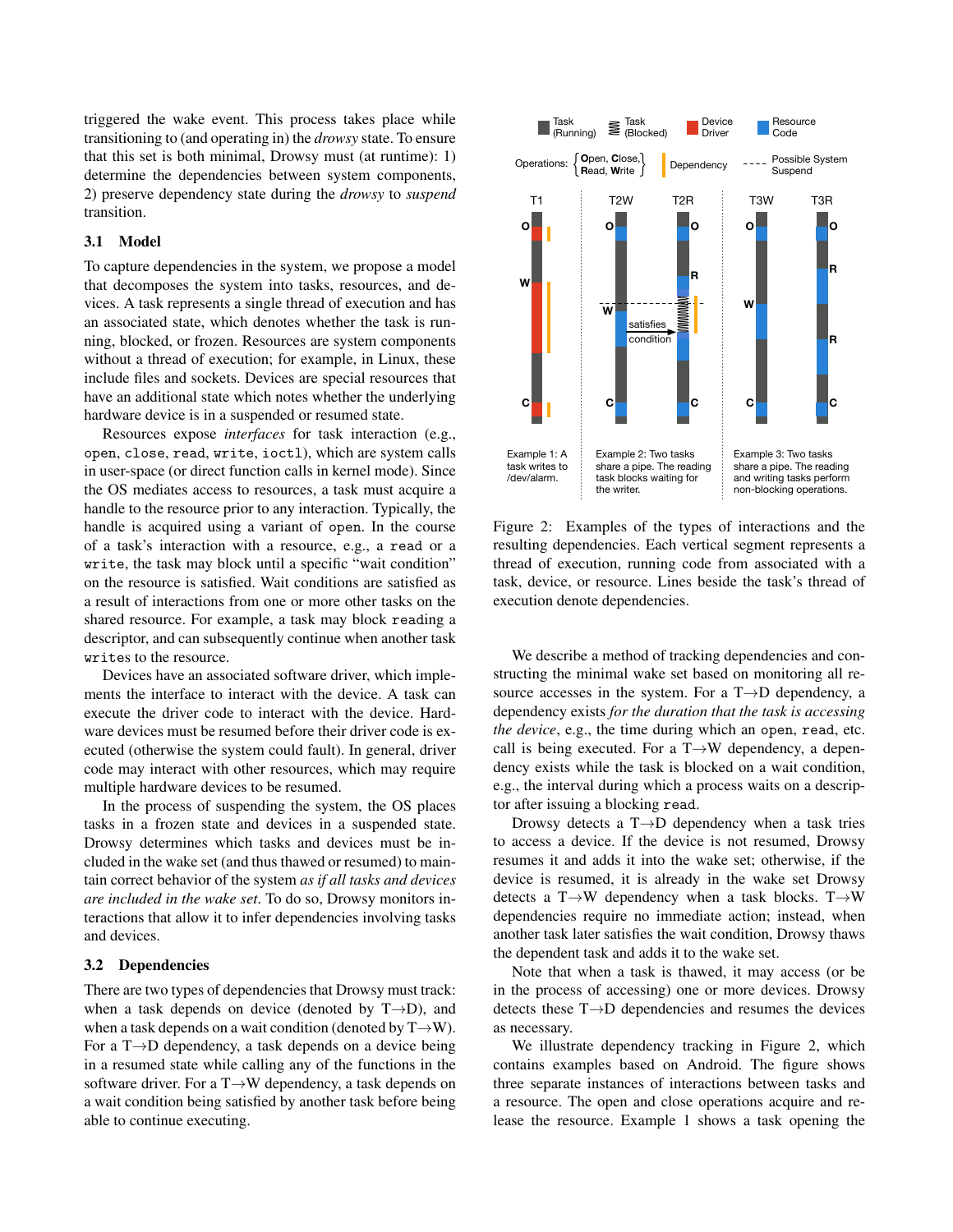/dev/alarm device file, writing to it, and later closing it. Here, Drowsy detects a T→D dependency, and resumes the device prior to the open system call invoking driver code. Further T→D dependencies are detected for subsequent system calls, but since the device is already resumed, the wakeset is not modified. (Runtime power management *may* suspend a device after it has been resumed if it is unused; in this case, the device driver would re-resume the device prior to subsequent system calls.) Finally, recall that the dependencies exist *only* for the duration of the system calls.

Example 2 shows two tasks that open and share the same named pipe, either write to or read from it, and later close it. Drowsy detects a T→W dependency when the T2R task attempts to read from the empty pipe; the task must block waiting for data to be made available by the writing task. Later, the T2W task writes data to the pipe, which satisfies the wait condition of the T2R task (and allows it to continue executing). The system may suspend and then resume at the point noted by the horizontal line: T2R was blocked and T2W was running. Since T2W was frozen from a running state, Drowsy thaws T2W during the resume. Afterwards, when T2W writes data to the pipe, Drowsy thaws T2R (and adds it to the wake set) since its wait condition is now satisfied.

Example 3 is similar to Example 2, except that the operations are now non-blocking. Task T3R performs two reads: the first fails due to an empty pipe, while the second succeeds because T3W had since written to the pipe. Because the pipe here does not have a wait condition (the reads are non-blocking), there is no T→W dependency even when the pipe is empty.

This method of tracking dependencies by individual resource accesses results in a minimal wake set by construction. Devices are added to the wake set (and resumed) if and only if a task depends on a device, and tasks are added (and thawed) if and only if another task satisfies their wait condition.

Instead of tracking individual accesses, a simpler method would be to track only resource acquisition and release (i.e., instrumenting only open and close, but not read or write). Dependencies would be declared over the entire interval between acquisition and release. This method would also be functionally correct but would lead to unnecessarily large wake sets. Tasks may acquire many resources, but use very few during any given wakeup cycle. This is particularly pronounced on Android due to commonly shared system services such as Binder [5], which is the core IPC mechanism in Android and is accessed via the /dev/binder device. All Java applications on Android utilize Binder, thus if one is added into the wake set then all other Java applications would need to be woken up.

# 3.3 State Transitions

Assume the system is in the *drowsy* state, and may suspend. In suspending the system, both Android and Drowsy freeze

all tasks and suspend all devices in the wake set; however, since Drowsy operates using the minimal wake set, it performs less work. In Drowsy, devices transition to suspend under the same conditions as in Android.

Later, a device sends a wakeup IRQ to the CPU; this IRQ initiates the transition from the *suspend* to *drowsy* state. During the transition to (and while remaining in) the *drowsy* state, Drowsy constructs the minimal wake set for the current wakeup cycle. This process of adding tasks and devices to the wake set is similar to how the OS supports paging, thawing tasks and resuming devices (memory pages) on an as-needed basis.

*Wakeup IRQ* Upon resume, the wake set consists of a single kernel task that executes state transitions. This task re-enables IRQs. The processor receives the IRQ, which activates the IRQ handler task and resumes any devices associated with the IRQ. The IRQ handler may cause other tasks and devices to be resumed and thawed as necessary.

*Previously Running Tasks* To preserve correctness, Drowsy must always thaw all previously running tasks during the *suspend* to *drowsy* transition. Absent static analysis of each task's source code, Drowsy cannot predict which resource a task will interact with (which may or may not block), as shown in the example next.

```
wakelock.acquire();
while true do
    wakelock.release();
    <system may suspend here>
    client = socket.accept();
    wakelock.acquire();
    if client \geq 0 then
        handle(client);
```
Algorithm 1: Runnable task resumed by Drowsy.

Consider the pseudocode presented in Algorithm 1. This task waits for an incoming client connection, acquires the wakelock, communicates with the client, then finally releases the wakelock. The system may suspend immediately after the task releases its wakelock, while the task is still running prior to blocking in the accept call. In Android, an incoming connection will wake up the entire system, allowing the task to continue executing (calling accept, which immediately returns). However, if Drowsy were to not thaw previously running tasks, the task would be left frozen because a dependency does not *yet* exist (as accept has not been called). In general, very few tasks are running at the point the system transitions to the *suspend* state; most tasks are blocked waiting on some event.

# 4. Drowsy on Android

In this section, we describe how we implemented Drowsy on Android. We provide an overview of the interactions be-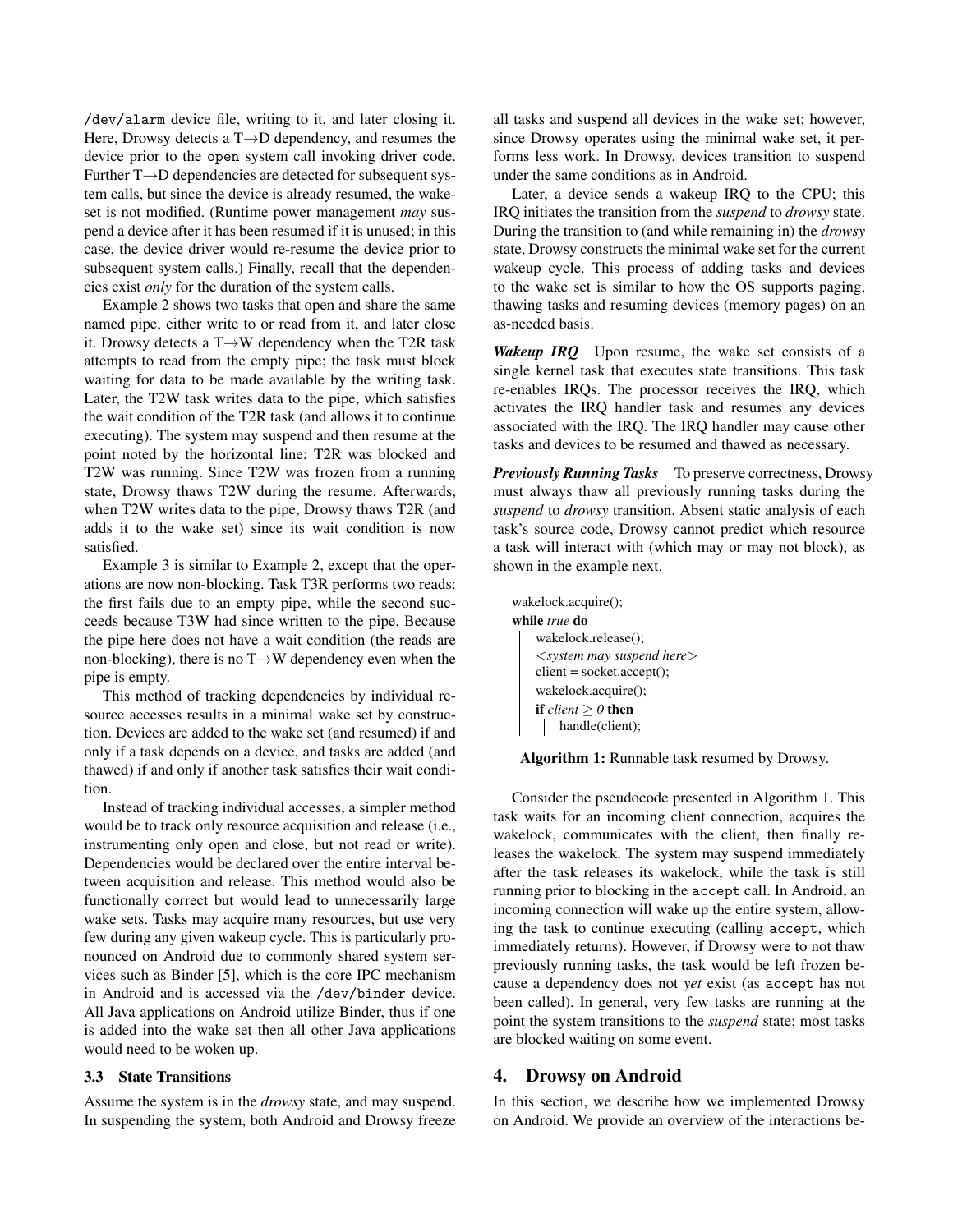

Figure 3: Overview of interactions system components with interfaces present in Android.

tween system components in Android, and identify the interfaces that Drowsy must instrument. Afterwards, we describe the new PM transitions between *suspend* and *drowsy*. Finally, we reflect on the lessons learned from our implementation of the *drowsy* state in the Android kernel.

### 4.1 Android Instrumentation

Drowsy tracks dependencies involving tasks and devices by instrumenting the interaction interfaces that expose such dependencies. Figure 3 shows the major interfaces, kernel structures, and calls that Drowsy instruments. Interactions between drivers to their associated hardware device do not need to be instrumented, since the hardware device is necessarily awake while driver code is executing in a task's thread of execution. We describe the interfaces identified for all Drowsy-instrumented interactions next.

*Task to Driver Interactions* There are a number of interfaces through which a task can interact with a device driver. Most of these interfaces depend on the type of device: block, character, or network. All of these interactions expose T→D dependencies.

For drivers that export block or character access to the device, tasks can invoke system calls on the files present in the /dev/ directory. Additionally, block devices are accessed through their mounted partitions. Drowsy intercepts these types of calls by instrumenting the associated file operations structure in the kernel. While parameters for such operations do not directly point to the underlying device, we utilize information contained in the file's inode: the type of device (character or block), and the device major/minor numbers.

Network devices are intercepted by instrumenting the net device ops kernel structure. In four cases, we found functions that could be invoked in an IRQ (or software IRQ) context. In these cases, if the associated device is not already awake, Drowsy invokes the PM routines to resume the device; however, the system may fault since the PM routines assume they are run in process context (and thus can block). In each of these cases, we identified a precursor function that executes outside of IRQ context, which we instrumented to resume the device prior to entering the software IRQ context. For example, packet transmissions culminate in a call to the .ndo start xmit function, which runs in IRQ context; Drowsy instruments the precursor function dev queue xmit, which enqueues packets prior to transmission.

Drivers and device classes can export attributes via the sysfs interface, e.g. /sys/class/leds/red/brightness. Tasks can view and modify device attributes through system calls on these files. Drowsy instruments the associated device attribute or bin attribute structures in the kernel to intercept these calls.

Tasks may also access devices directly through their I/O memory regions after calling mmap on a given device file. Typically this is done in the case of graphics devices. To handle these types of accesses, Drowsy instruments both the mmap syscall and the page fault handling code. Drowsy identifies the regions to track by checking when mmap invocations meet two conditions: the call corresponds to a device file, and the returned region is flagged for memory mapped I/O. Drowsy modifies the page protection bits for such regions to capture accesses that occur prior to the resume of the corresponding device.

*Task/IRQ to Resource Interactions* In Android, each kernel resource may have an associated wait\_queue data structure in order to keep track of all tasks waiting (blocked) on some wait condition to be satisfied. These wait\_queues expose T→W dependencies.

If a task interacts with a resource and a wait condition is not met, the task is placed on the associated wait\_queue and unscheduled. When the wait condition is satisfied by another task, there is a call to try\_to\_wake\_up in order to schedule the waiting tasks. Drowsy monitors this interaction by instrumenting the try\_to\_wake\_up function, which sets tasks as runnable in the kernel (allowing them to be scheduled).

*Hardware Device to Driver Interactions* A hardware interrupt signal sent to the processor invokes the associated IRQ handler routine, which was registered by the driver through request irq. This interaction leads to a  $T\rightarrow D$  dependency.

We require drivers to additionally include the device as a registration parameter, such that Drowsy can maintain a mapping between IRQs and devices. Drowsy intercepts the lowest-level kernel interrupt trampoline routine, and ensures the device is awake before delivering the IRQ. The interrupt is postponed if the device was not already resumed, making use of existing mechanisms for handling pending interrupts.

*Driver to Driver Interactions* Device drivers expose parentchild relationships to the OS, which aggregate to form the device tree. There are three ways drivers interact with one another: 1) device to ancestral device, 2) through device class interfaces, and 3) direct invocation. All of these lead to  $T\rightarrow D$  dependencies.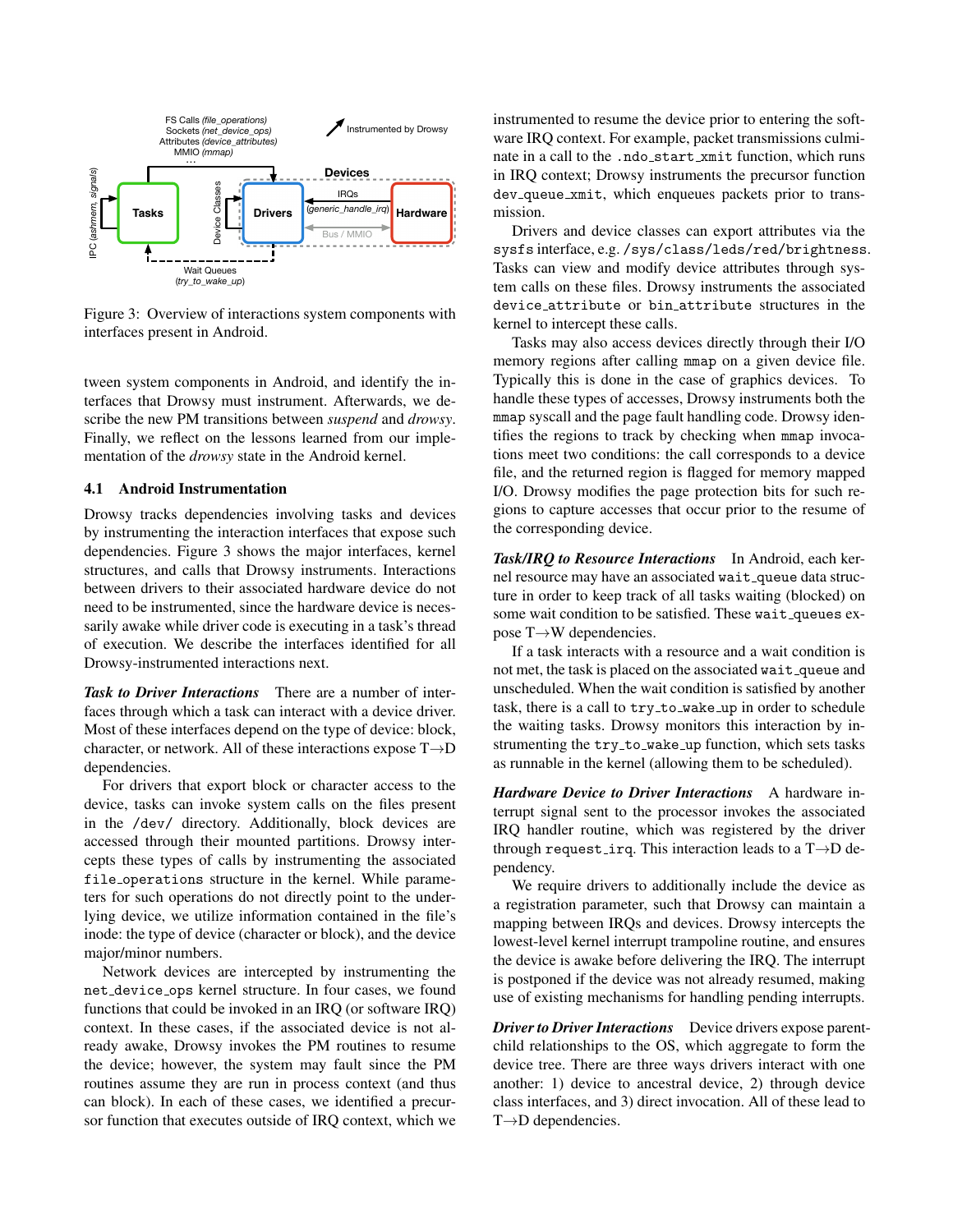

Figure 4: Task state transitions during Android suspend and resume transitions.



Figure 5: Task state transitions during Drowsy suspend and resume transitions; w-unsatisfied and w-satisfied are new Drowsy-only states.

Communication with ancestral devices is the most common. For example, when drivers need to communicate with their hardware device through their bus, which is an ancestral device, they do so through their bus's driver. Since device wakeups proceed from parent to child, all ancestral devices are already awake.

A device class exposes an interface associated with a general type of device (e.g., input class for devices that handle user inputs). Specific devices can present themselves to the OS and other drivers as a more general device by wrapping themselves in the appropriate device class. Drowsy wraps device class operations to ensure that the underlying device is awake before these calls proceed.

Direct invocation is when a driver invokes a function directly in another driver, which is possible because all driver modules are linked into the kernel image, providing no isolation. Handling these  $\sim$ 10 instances <sup>2</sup> required manually modifying drivers where appropriate.

### 4.2 *Drowsy* to *Suspend*

With Drowsy, the Linux *suspend* transition (as detailed in Section 2.1), is largely unaffected except for the handling of tasks. Since Drowsy leaves unused devices in a suspended state, only those devices that are currently resumed need to be handled; for these devices, suspend proceeds as in Android.

Figure 4 shows task state transitions during suspend and resume in Android. Tasks that can be scheduled are in the running state. Tasks that are blocked are in either the interruptible or uninterruptible state. Tasks in the

interruptible state transition to the running state if its wait condition was satisfied (e.g., descriptor is readable) or if the task receives a signal (e.g., SIGINT from console). Tasks in the uninterruptible state are in the midst of an atomic operation in the kernel, and will not transition to the running state until the operation completes.

Tasks can be in any one of these three states at the start of suspend. To freeze a task, the kernel sends it a "fake" signal regardless of task state. running tasks context switch into kernel mode, and invoke the refrigerator function which sets their state as uninterruptible. uninterruptible tasks in the refrigerator transition state only as a result of the thaw\_task function. Upon receiving the signal, interruptible tasks transition to running and follow the same path as previously running tasks. uninterruptible ignore the fake signal until their atomic operation completes, after which they are in the running (and follow the same path). Upon thaw, *all* tasks are placed in the running state and system calls are restarted for interruptible tasks.

Tasks previously in the interruptible state, normally the vast majority of resumed tasks, restart their system call and block again since their wait condition is likely not satisfied. Drowsy avoids this extra computation and needless device resumes by introducing two new states: w-unsatisfied and w-satisfied. The basic idea is to leave interruptible tasks on their wait\_queues, and only thaw them when their wait condition is satisfied. Figure 5 shows task state transitions during suspend and resume in Drowsy. The w-unsatisfied state is for interruptible tasks whose wait condition was not satisfied prior to suspend. Upon resume, these tasks restored to the interruptible state. (It is not strictly necessary to transition w-unsatisfied tasks back to interruptible, but we do so due to ease of implementation.)

Interestingly, there are cases in which a wait condition is satisfied after the system starts suspending yet prior to the completion of the suspend. Here, the system should suspend since there is no active wake lock, but these tasks should transition to running upon resume since their wait condition is satisfied. Drowsy places these tasks in the w-satisfied state.

### 4.3 *Suspend* to *Drowsy*

Once a wakeup IRQ is generated by a hardware device, the system begins resuming as before, starting with the enabling of non-boot CPUs.

Unlike Linux PM, Drowsy avoids explicitly resuming devices during this transition, instead relying on inferred dependencies to wake devices on demand<sup>3</sup>. Drowsy then iterates over the set of all tasks, handling each depending on its current state. The tasks in the refrigerator, as well

 $2\overline{V}$  found these (not necessarily exhaustive) instances through manual debugging of symptomatic device drivers.

<sup>&</sup>lt;sup>3</sup> Resuming the RTC class device injects the timekeeping subsystem with the amount of time passed while the system was suspended. Therefore, the RTC (and its dependencies) must be woken up on each resume.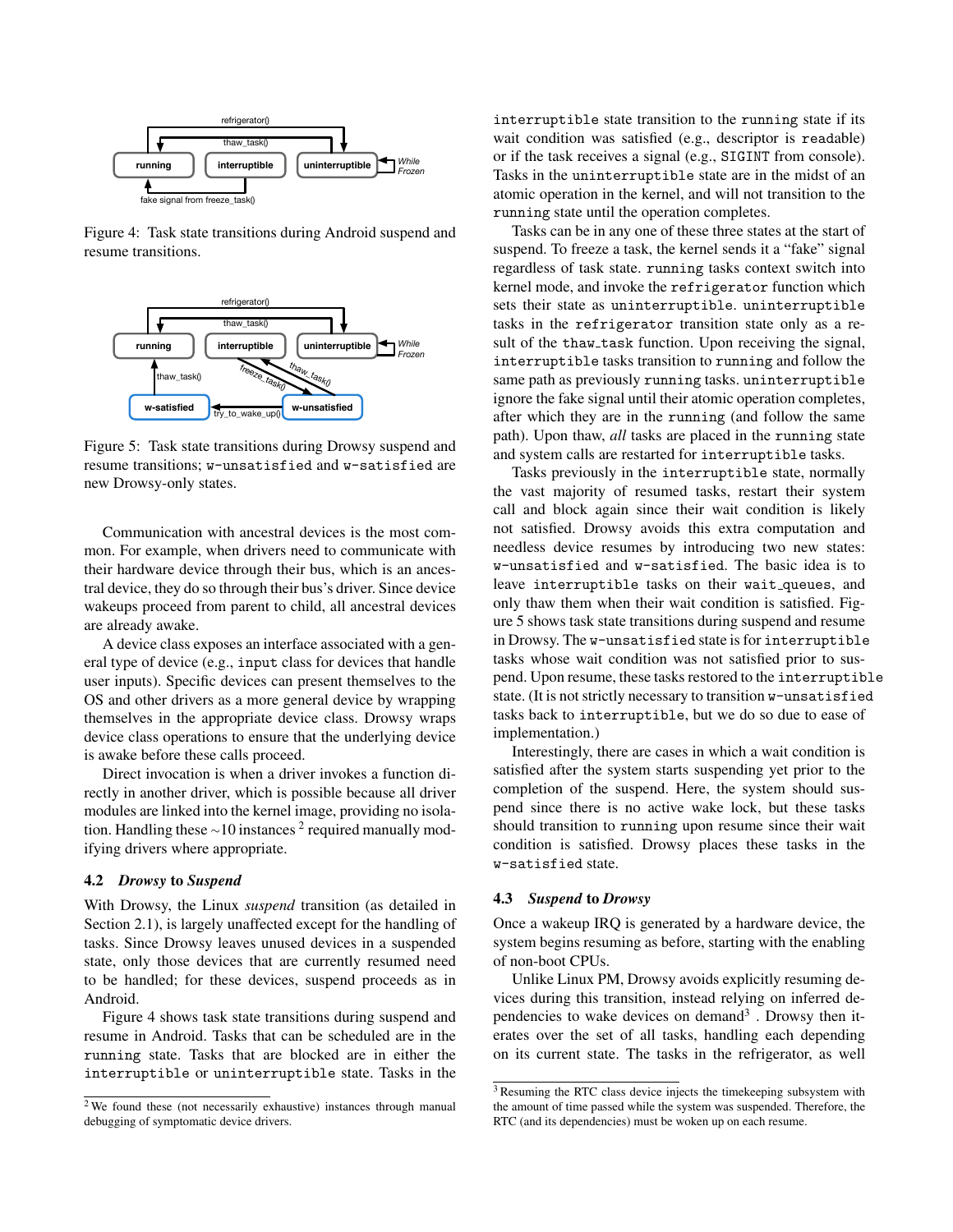as any tasks in the w-satisfied state, are added to the wake set (and thus woken up). The tasks that remain in the w-unsatisfied state across the *suspend* transition are reverted back to their previous interruptible state. At this point the PM transition is complete. Throughout this transition, and while the system remains in the *drowsy* state, Drowsy monitors the interaction interfaces as described earlier in order to resume devices and thaw tasks as needed.

There are two ways that devices can be woken up: taskand IRQ-originated interactions. In task-originated wakeups, the interaction with the device must occur through one of the interfaces described earlier in this section. IRQ-originated wakeups cannot be interrupted, which prevents the invocation of device resume routines inline (as they *may* block). When the device associated with the IRQ is not in the wake set, Drowsy uses a separate worker thread that runs in process context to resume the device. In the process of resuming the device, the IRQ handler is re-enabled and the kernel resends the pending interrupt.

### 4.4 Lessons Learned

We integrated Drowsy into the Android 4.2.2 kernel for the Nexus 4 smartphone. The result of our work is a relatively small set of changes (4608 LOC), that efficiently supports Drowsy. Our version of the Drowsy-enabled Android kernel is stable, and supports all devices on a modern phone, including the cellular, WiFi, and Bluetooth networking stacks, and all sensors. As Drowsy requires no changes to user-space applications, the complete Android runtime is supported; Drowsy devices can and do run all Android applications.

Retrofitting a new run state into a fully featured, general purpose OS for a mobile platform was a major effort. Along with the usual interfaces (file system, sockets, shared memory), Drowsy had to address many undocumented interactions such as direct driver-to-driver calls. Drowsy changes a basic assumption within the system: that every task and device is available when the system is *on*. Changing this assumption revealed several bugs in drivers (e.g., conflating level- and edge-triggered IRQs) and esoteric ways in which drivers are related to each other.

Drowsy relies on the ability to wake up devices and resend an IRQ later if the IRQ is disabled when triggered (meaning the devices are still suspended). Unlike edge-based IRQs, level-based IRQs are not resent as the level is maintained by the hardware interrupt controller. In over fifty cases, device drivers incorrectly specified an IRQ to be handled as a level-based IRQ when it is in fact edge-based (and vice-versa). This caused the interrupt to be correctly masked in Drowsy, whereas these were (incorrectly) delivered in Android, causing the bug to not manifest itself. In some cases, including the I2C bus, the driver did not specify its relationship to its parent device, forcing Drowsy to fail to resume all necessary devices. Again, these latent bugs do not manifest themselves in stock Android.

| <b>I/O</b> Event    | <b>Description</b>                      |
|---------------------|-----------------------------------------|
| Alarm RTC (ALM)     | Wakeup and set up next alarm            |
| BT Connection (BT2) | Handle an incoming Bluetooth connection |
| Pull Weather (PUL)  | Fetch weather update from remote server |
| Push Notify (PSH)   | Push notification messages to the phone |
| Sensor (SEN)        | Sample the accelerometer sensor         |
|                     |                                         |

Table 1: I/O events used in the evaluation.

# 5. Evaluation

In this section, we begin by measuring the costs (in time and energy) associated with PM transitions in stock Android, and analyze the overhead of transitions relative to completing common periodic tasks. Next, we analyze the dependencies for common periodic tasks, and demonstrate that tracking dependencies only by resource acquisitions results in overlybroad wake sets. Afterwards, we investigate the overhead of Drowsy instrumentation in the kernel, and the new costs for PM transitions in/out of the *drowsy* state. Next, we analyze the time speedup and energy efficiency gains of Drowsy over stock Android for common periodic tasks. Finally, we evaluate the battery life improvements of Drowsy.

### 5.1 Platform

We use the Nexus 4 smartphone (released 2012) for most of the evaluation, The Nexus 4 contains a 1.5GHz quad-core CPU with 2GB of RAM, with seven different sensors and four wireless radios [2]. Drowsy is implemented on the Android 4.2.2 kernel for the Nexus 4, which is a fork of version 3.4 of the mainline Linux kernel. We also evaluate stock Android PM on two prior generations of devices: the Nexus S (2010, Android 4.1.2, last supported) and the Galaxy Nexus (2011, Android 4.2.2).

### 5.2 Methodology

We developed a simple Java application which continuously acquires a wakelock, performs specific I/O, and releases the wakelock (allowing the system to suspend). The I/O events we evaluated are listed in Table 1. For the SEN event, we register and unregister a SensorEventListener during each wakeup to avoid unnecessary energy consumption while the system is suspended. For each event, we only enable the required radios; this means that only Bluetooth is enabled for BT2 and only WiFi is enabled for PUL and PSH. Each experiment consists of 40 such iterations for each I/O event. As part of performing evaluations on a fully-working system, other applications and system services may perform periodic tasks that are separate from our benchmarks. To account for this, we discarded wakeup cycles that did not correspond to the periodic tasks run by our microbenchmarks.

To gather timing measurements, we instrument appropriate points in the kernel's PM transition handling code to log the current timestamp. For measuring energy consumption, we collect a trace of the phone's power consumption which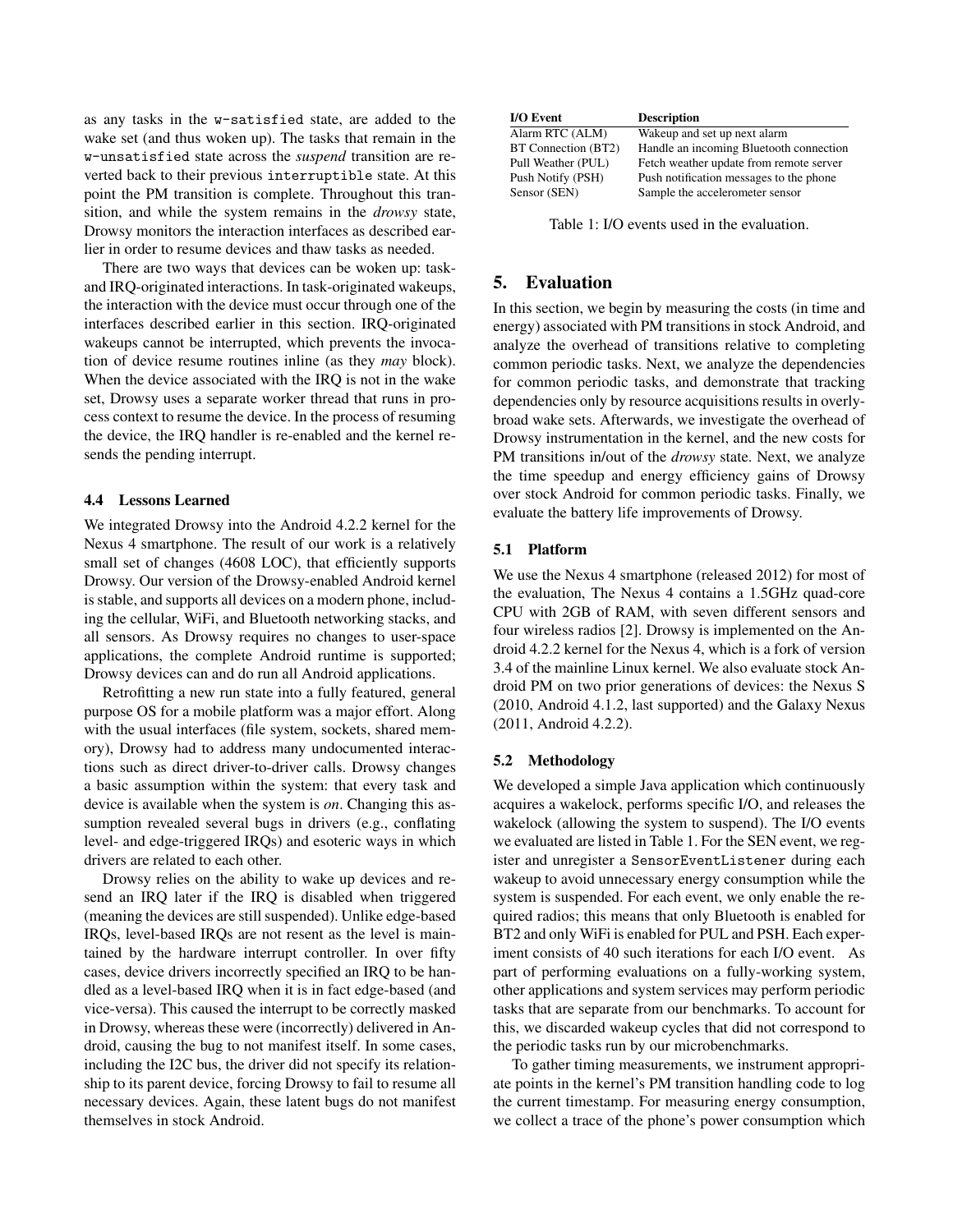



Figure 7: Breakdown of time and energy spent in PM transitions and event handling for common I/O events on the Nexus 4. The bars and whiskers represent the  $25<sup>th</sup>$ ,  $50<sup>th</sup>$  and 75th percentiles.

Figure 6: Breakdown of time and energy for the major components of the suspend (s) and wakeup (w) for the ALM I/O event. These measurements are performed on three devices: the Nexus S (NS), Galaxy Nexus (GN), and Nexus 4 (N4). The bars and whiskers represent the  $25<sup>th</sup>$ ,  $50<sup>th</sup>$  and  $75<sup>th</sup>$  percentiles.

we synchronize with the timestamp log. We include more detailed information on our measurement setup in Appendix A.

#### 5.3 Stock Android Overhead

Figure 6 shows the time and energy consumed by the PM transitions for the ALM I/O event across three generations of Nexus devices: the Nexus S (NS), Galaxy Nexus (GN), and Nexus 4 (N4). The result breaks down the time and energy measurements for handling of *tasks* and *devices* with the remainder aggregated into *other* (e.g., syncing buffered file-system data, disabling non-boot CPU cores).

Most of the time and energy involved in PM transitions is spent thawing/freezing tasks and resuming/suspending devices, accounting for over 97% of the time for the Nexus 4 and Nexus S smartphones, and 81% for the Galaxy Nexus. The Galaxy Nexus contains a dual-core processor, but it is unable to efficiently disable and enable cores. This overhead accounts for the high "Other" category for the Galaxy Nexus. While the Nexus 4 contains a quad-core processor, the new software includes appropriate hardware and driver support to enable and disable cores on-demand without as much overhead.

We use the latest device in our experiments (Nexus 4) for the rest of the results. In Figure 7, we plot the time and energy associated with the entire wakeup cycle ("All"), as well as individually for the event and the PM transitions.

Several of the short-lived events witness high variance in time (and to a lesser extent in energy), as demonstrated by the width of the whiskers representing the range of  $25<sup>th</sup>$ to 75<sup>th</sup> percentile values. We attribute this high variance to mpdecision, a closed-source user-space application from Qualcomm that enables/disables CPU cores and modifies their operating frequency. Our logs show that mpdecision varies the number of active cores and the CPU frequencies during these tests, even though the work performed in each wakeup is the same. Finally, the PUL event is affected by network latency from the smartphone to the remote server, which ranged from 21ms to 97ms.

For all events except for BT2 and SEN, the median Android state transition costs are much larger than the median event costs, with push notifications being the largest at a 37x energy consumption ratio. This overhead severely limits the efficiency of periodic tasks, even when they access a remote server.

Even for BT2 and SEN, PM transitions are a significant factor, representing 32% and 23% of the total energy costs respectively. BT2 requires two wakeup cycles to handle the incoming connection; the additional wakeup cycle is a result of the Bluetooth controller informing the OS that the connection ended (even though close was called in the initial wakeup cycle). Note that Bluetooth Low Energy (BLE) [6] is not available in Android 4.2.2 via the Java APIs, nor does the device driver for the Nexus 4 export it as a Bluetooth HCI network device (accessible via the socket interface). We estimate that the more-efficient communication mechanisms present in BLE (tens-hundreds of millisecond scan times) would cause it to incur even higher transition overheads with respect to the event handling.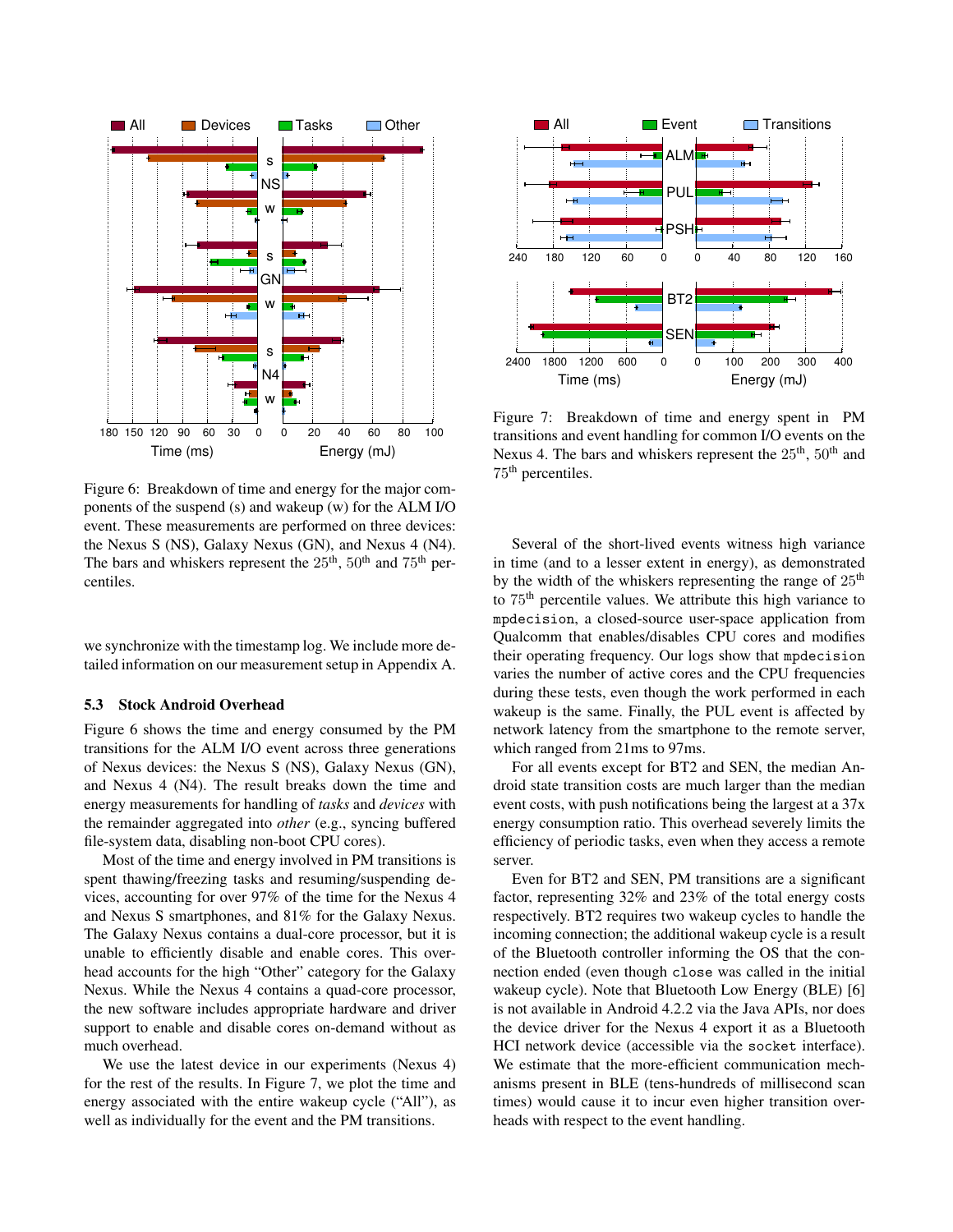

Figure 8: The dependency graph for the PUL I/O event. The directed edges represent interactions that resulted in the wakeup of a destination components.

#### 5.4 Dependency Analysis

Figure 8 shows the dependency graph for the PUL I/O event, which is based off of the weather application example described in Section 2.2. In the dependency graph, vertices represent tasks and devices, while directed edges mean that the destination was added to the wake set as a result of an interaction by the source. We only include tasks and devices that appear in 90% or more of the wakeup cycles for a given periodic task, due to interference from other events that occur while the system is running.

This figure shows Drowsy at runtime, as it dynamically resumes tasks and devices on an as-needed basis. The Android system server process provides many system services, such as PowerManager and AlarmManager. The DrowsyBenchmark process contains our benchmarking application for evaluating various I/O events, with Worker as a thread created to perform the periodic tasks. Both processes contain Binder \* tasks, which are used by Binder for interprocess communication. The Compiler task is invoked by the Dalvik VM for Just-in-Time compilation.

The I/O event wakeup is initiated by a series of IRQ events, which represent an alarm triggered by the rtc-pm8xxx device. Afterwards, the rtc0 driver notifies the alarm driver of the IRQ, which signals a wakeup on the "alarm pending" wait queue (occupied by AlarmManager). At this point, the PM resume routine thaws previously running tasks (e.g., mpdecision) or tasks in the w-satisfied state. Afterwards, the AlarmManager process broadcasts an Intent, which culminates in the execution of DrowsyBenchmark and its Worker task. The Worker then opens a HTTP connection to the remote weather server, which utilizes the WiFi radio on the device. Finally, once the Worker (and all other tasks/drivers) release their wakelocks, the PM suspend routine takes place. During suspend, the syncing of file system buffers involves the two separate flush-\* threads, each handling a particular block device.

This example involved only 16 devices and 15 tasks. In contrast, the stock Android PM would have woken up 846 devices and <sup>∼</sup>800 tasks. Note that in these experiments,

|                  | <b>Tasks</b> |      | <b>Devices</b> |      |
|------------------|--------------|------|----------------|------|
| <b>I/O</b> Event | Count        | $\%$ | Count          | $\%$ |
| <b>ALM</b>       | 14           | 1.8  | 14             | 1.7  |
| BT2              | 12           | 1.4  | 16             | 1.9  |
| PUL              | 15           | 1.8  | 16             | 1.9  |
| <b>PSH</b>       | 5            | 0.6  | 9              | 1.1  |
| <b>SEN</b>       | 21           | 2.6  | 27             | 3.2  |
| Power Button     | 135          | 16   | 77             | 9.1  |
| Incoming Call    | 142          | 18   | 97             | 12.  |

Table 2: The sizes of the minimal wake sets, broken down into tasks and devices, for various I/O events. The percentage listed is in comparison to the total number of tasks or devices registered at that time.

Drowsy and Android both run entirely on the stock factory image, with no user-installed applications. In practice, Android may have to freeze and thaw hundreds more tasks depending on the apps installed and executed by the user.

Table 2 shows the total number of tasks and devices contained in the minimal wake set constructed by Drowsy for all of the I/O events. The result also includes the percentage of tasks and devices Drowsy wakes up relative to the total number of tasks and devices registered with the OS (which is what Android PM would wake up).

For additional context, we consider two events: a user pressing the power button to wake the device, and an incoming phone call. Even though these two events involve a significantly higher fraction of components (between <sup>∼</sup>3-30x) compared to the periodic short-lived events, it is instructive to note that a majority of the components are left suspended.

*Tracking Dependencies by Resource Acquisitions* We also measured dependency tracking by open and close, instead of individual accesses. We examined the set of open read-write files on the system to determine what percentage of tasks would be dependent on one another. The thirteen most commonly shared resources are listed in Table 3.

The  $/$ dev $/$ <sub>--</sub>properties<sub>--</sub> file is similar to the Windows registry and is used by applications on Android to save configuration information. This dependency alone would sug-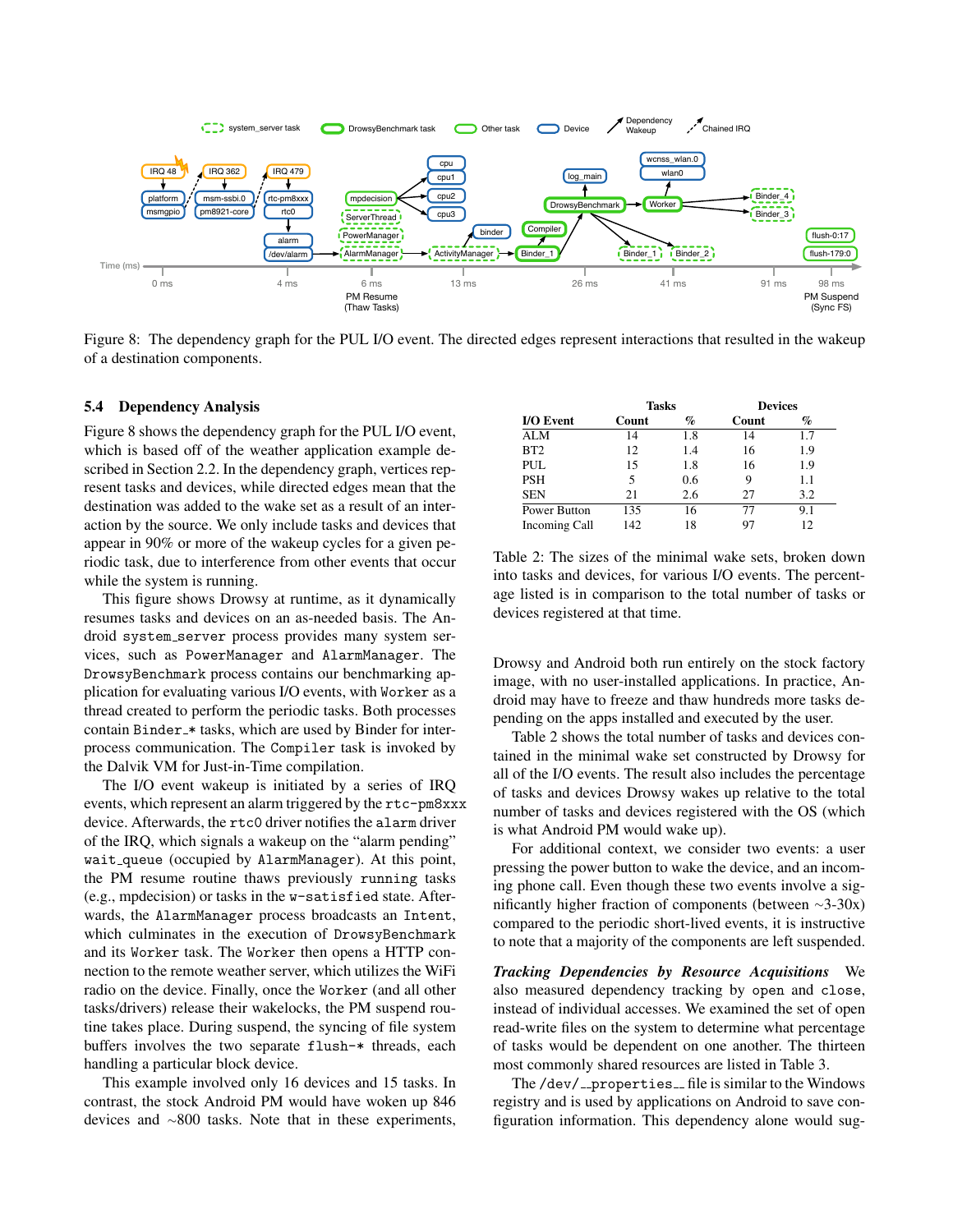| File                | $\%$ | File                     | $\%$ |
|---------------------|------|--------------------------|------|
| /dev/__properties__ | 83   | /dev/cpuctl/a/tasks      | 69   |
| /dev/null           | 83   | /sys/k/d/tr/trace_marker | 69   |
| /dev/log/events     | 78   | /dev/cpuctl/a/b/tasks    | 68   |
| /dev/log/main       | 78   | /dev/urandom             | 66   |
| /dev/log/radio      | 78   | /system/bin/app_process  | 66   |
| /dev/log/system     | 78   | /dev/alarm               | 40   |
| /dev/binder         | 70   |                          |      |

Table 3: The top 13 most commonly opened read-write files and the percentage of tasks that have them open. Paths are abbreviated whenever the expansion was unambiguous to save space.

gest that a naive implementation would over-approximate the minimal wake set so completely that it hardly differs from Android at all. Even if an implementation of Drowsy selectively tracked dependencies on /dev/\_properties\_ and /dev/binder by individual accesses, a requirement to meaningfully reduce the wake set, other devices and files present on the system represent highly connected nodes in the dependency graph. Constructing (hundreds or thousands of) special cases would likely be more difficult than our implementation based on tracking individual resource accesses.

### 5.5 Drowsy Instrumentation Overhead

We first evaluate the overhead imposed by Drowsy's instrumentation of Android. Checking if a device is awake requires only one "if" statement, with no locking required for the common cases (outside of IRQ-based wakeups). When tasks interact with a character or block device, Drowsy must only additionally determine if it is a storage-backed file or if it is a device file (i.e., /dev/ files) which allows Drowsy to check if the appropriate device is awake.

We measured the time it takes to complete read and write system calls, as well as the time it takes to broadcast an Intent. For file-backed operations, we used /dev/null to read or write a page of data. For Binder, we measured the broadcast of an intent with no registered subscribers. These experiments are conservative, as they maximize the relative overhead of Drowsy because very little work is done.

Since the time taken for a single system call is on the order of our measurement granularity, <sup>∼</sup>30µs using the most accurate clock source (getrawmonotonic), we measure the time taken to complete 1,000 calls and compute the average. We run 10,000,000 total operations, which corresponds to collecting 10,000 such averages. Table 4 lists the median times taken by each operation, in addition to ranges representing the 95% confidence interval for the measurements. These results show that Drowsy's overhead from instrumenting system calls is negligible.

*Drowsy Transitions* Figure 9 shows the overhead of the major components of PM transitions under Drowsy. This result is analogous to the breakdown of Android PM transitions in Figure 6.

| <b>Operation</b> | Android (ns)            | Drowsy (ns)              | Change $(\% )$ |
|------------------|-------------------------|--------------------------|----------------|
| Read             | $53,288^{+122}_{-30}$   | $53,288^{+31}_{-30}$     | $+0.00$        |
| Write            | $56,279^{+0}_{-30}$     | $56,340^{+0}_{-0}$       | $+0.11$        |
| Intent           | $329,451_{-411}^{+382}$ | $330, 291_{-458}^{+366}$ | $+0.25$        |

Table 4: Median time taken for operations involving syscalls with Drowsy-wrapped interfaces. The ranges corresponding to 95% confidence intervals for the median values.



Figure 9: Energy costs associated with the major portions of the suspend (s) and wakeup (w) transitions handled by Drowsy PM, for a variety of I/O event wakeups. The bars represent the median values, while the whiskers correspond to the  $25<sup>th</sup>$  and  $75<sup>th</sup>$  percentile values.

Suspend transitions are factored as before, considering time and energy spent handling devices and tasks and the remaining portions aggregated in the "Other" category. However, for wakeup transitions, we are only able to report on the aggregate measurements during the PM transition into the *drowsy* state. Drowsy constructs the wake set throughout the transition to (and while remaining in) the *drowsy* state, with devices and tasks woken up in small batches (e.g., a device and its ancestors). As these batched wakeups can take time on the order of our power sampling interval  $(500\mu s)$  for 2kHz), we cannot accurately break down the costs further, nor examine the time and energy costs beyond the initial transition. We account for these hidden costs later in this sec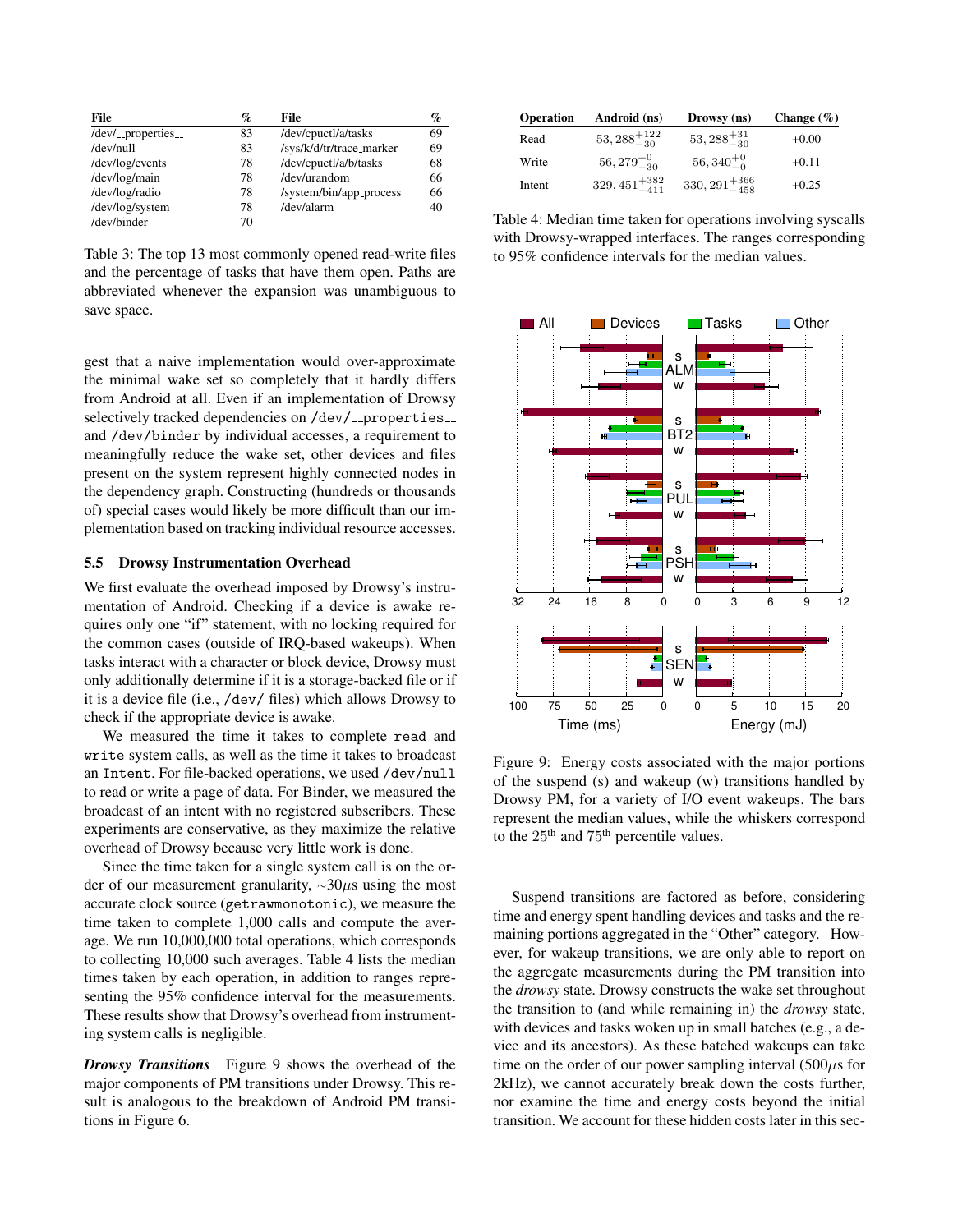tion, when we analyze the time and energy associated with the entire wakeup (i.e., PM transitions and event handling).

Figure 9 shows that Drowsy dramatically reduced the time and energy associated with the PM transitions in comparison to Android. For instance, The ALM I/O event requires a median 118ms time and 38mJ energy for the suspend transition (see Figure 6). By instead suspending from the *drowsy* state, Drowsy achieves a 6.6x speedup in time and 5.3x increase in energy efficiency.

### 5.6 Drowsy vs. Android – Wakeup Cycles

Figure 10 shows the factors of improvement for Drowsy over stock Android in terms of time and energy consumed during a wakeup cycle (which includes the event handling). In addition to the stock Android and Drowsy configurations, we also evaluate three other configurations: Android+, Android-NoMPD, and Drowsy-NoMPD. Android+ incorporates non-Drowsy changes that we have implemented, preventing file system buffer synchronization from taking excessively long (due to checking for completion every 250ms) and using an exponential backoff between checks to determine if all processes are frozen instead of a fixed 10ms interval. The Android-NoMPD and Drowsy-NoMPD configurations disable the mpdecision service, set one CPU core active, and use the powersave frequency scaling governor.



Figure 10: Comparison between Drowsy and Android for the total time and energy involved in the handling of various I/O events. The bars represent the improvements in the medians, and are normalized to the stock Android configuration.

Results show that Drowsy is at least 1.5x as energy efficient as Android. For the ALM, PSH, and PUL periodic tasks, Drowsy is 3-5x as energy efficient as Android. Even though BT2 is an outlier due to the large amount of time and energy spent in handling the Bluetooth connection, the

| <b>Configuration</b> | Avg. Power (mW) |
|----------------------|-----------------|
| None                 | 14.34           |
| <b>Bluetooth</b>     | 22.65           |
| WiFi                 | 24.52           |

Table 5: Average power consumed while in the *suspend* state for different radio configurations.

1.57x gain is substantial; we expect Drowsy will provide even greater energy savings for BLE. Additionally, Drowsy is over 2x as energy efficient as Android for SEN, even though the total time of the wakeup cycle does not change substantially. In this case, Drowsy actually enables more energy efficiency within the event handling itself by allowing cpuidle to opportunistically place the CPU in a deep idle state. We note that these are the worst-case results for Drowsy, since the devices were running no additional userspace applications beyond what the factory image includes.

#### 5.7 Drowsy vs. Android – Battery Life

In order to quantify Drowsy's improvement in battery life over Android, we first examine the daily battery life consumption when the smartphone executes only a single periodic task (from Table 1). We use an equation-based approach to observe the efficiency gains across a wide spread of timing intervals for the periodic tasks. Equation 1 represents the fraction of battery life consumed in a day, with constants and parameters as follows:

- 1. Psuspend ≡ Average power consumed while in the *suspend* state.
- 2.  $T_{wc}E_{wc} \equiv$  Average time and energy consumed during the entire wakeup cycle for handling the periodic task.
- 3.  $E_{battery} \equiv$  Amount of energy stored in the battery. For the Nexus 4, this is equal to 28,800,000 mJ.
- 4.  $i \equiv$  Interval in seconds between executions of the periodic task.

$$
BL_{daily}(i) = \frac{86400\left(\left(1 - \frac{T_{wc}}{i}\right)P_{suspend} + \frac{E_{wc}}{i}\right)}{E_{battery}} \quad (1)
$$

Earlier measurements from the microbenchmarks provide us with  $E_{wc}$  and  $T_{wc}$  for each periodic task. We measured  $P_{suspend}$  for a various configurations and provide the values in Table 5. The power consumed while suspended grows based on the set of enabled radio interfaces, as they perform their own periodic tasks on their hardware controllers. For example, Bluetooth in discoverable mode briefly listens for incoming requests every 1.28 seconds.

In order to validate our approach, we compare the percentage of daily battery life consumption calculated by Equation 1 to actual measurements. For each I/O event, we capture a power trace for one hour and extrapolate the battery life consumption to an entire day. For the purposes of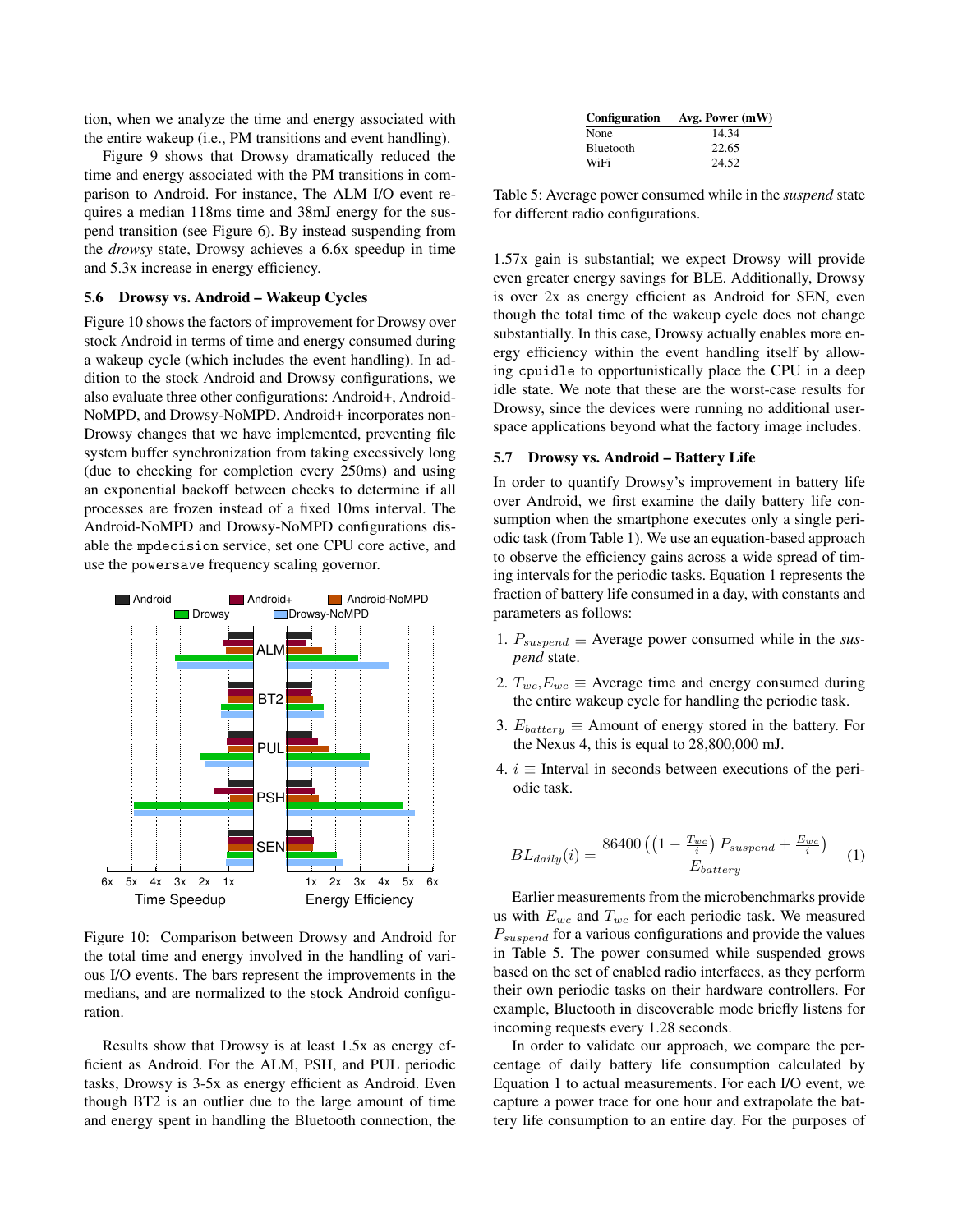|         | <b>I/O</b> Event | Eq. 1 $(\%)$ | Actual $(\% )$ | Diff $(\pm \%)$ |
|---------|------------------|--------------|----------------|-----------------|
| Android | <b>ALM</b>       | 5.83         | 6.26           | $-6.80$         |
|         | BT2              | 31.64        | 31.83          | $-0.63$         |
|         | <b>PSH</b>       | 9.78         | 9.87           | $-0.87$         |
|         | <b>PUL</b>       | 9.85         | 10.36          | $-4.87$         |
|         | <b>SEN</b>       | 9.52         | 9.60           | $-0.83$         |
| Drowsy  | <b>ALM</b>       | 4.94         | 5.11           | $-3.33$         |
|         | BT2              | 29.50        | 29.67          | $-0.58$         |
|         | PUL              | 8.67         | 8.47           | $+2.45$         |
|         | <b>PSH</b>       | 8.08         | 8.31           | $-2.70$         |
|         | <b>SEN</b>       | 6.27         | 6.76           | $-7.25$         |

Table 6: Validation of calculated daily battery life consumption from Equation 1 in comparison to the actual measured (and extrapolated) consumption.

our validation, we use a 10 second event interval across the board and use the Android-NoMPD and Drowsy-NoMPD configurations to avoid additional variance. As shown in Table 6, most of the differences between computed and measured values are roughly 5%. Part of the difference is due to wakeups generated by the OS or other applications, which we do not filter in these long-running experiments. Since BT2 involves two wakeup cycles, we include the energy consumed by the Bluetooth controller between these wakeup cycles in  $E_{wc}$  (and correspondingly the time in  $T_{wc}$ ).

Figure 11 shows the improvement of Drowsy over Android in terms of battery life for individual periodic tasks. As in the validation, we compare the performance of the Drowsy-NoMPD and the Android-NoMPD configurations. All lines approach the asymptote at 0% improvement as the interval between events grows, as Drowsy does not affect power consumption while the system remains in a suspended state.

Drowsy improves battery life the most when considering the SEN event, approaching near 100% improvement at a 3 second interval between events. This follows from Figure 10, which shows that Drowsy is over  $2x$  as efficient as Android, and the fact that the SEN wakeup cycle takes 2.2 seconds to complete (close to the 3 second interval). Drowsy also improves battery life significantly for the ALM, PUL, and PSH events.

These results isolate different types of wakeups. Typically, the applications on the system will use more then one; the benefits of Drowsy will aggregate across all applications.

# 6. Related Work

Prior work has addressed power management efficiency across both hardware and software domains.

*Hardware* Current mobile systems-on-chip (SoCs) [3, 15] support aggressive processor power management in hardware, allowing smart drivers to take advantage of idle periods while in the working state [14]. Additionally, these idle states are used more often due to timer coalescing, which attempts to group running tasks together to maximize idle time. Some SoCs contain co-processor elements, which are



Figure 11: Drowsy battery life improvement in comparison to Android, for individual periodic tasks with intervals between 3 seconds and 5 minutes.

low-power processors used to offload tasks from the main processor [7, 17, 19]. In smartphones, they are used for continuous-sensing tasks, constantly collecting and processing sensor data. Drowsy complements these advances by improving suspend and wakeup transitions for when the entire system can sleep.

*Software* Independent of the system-wide PM state transitions, individual drivers can perform runtime PM while in the working state to transition to a suspended state [22]. Existing runtime PM requires all tasks and devices to be resumed at the start of each wakeup, and relies on heuristics (from the device driver, or central PM agent [24]) to enter runtime suspended states which may not trigger during short-lived wakeups. Xhu et al. [24] introduced techniques to provide automatic runtime PM for devices at the OSlevel, without the need for device driver writers to explicitly interact with the runtime PM subsystem. Drowsy complements such techniques for making devices more energy efficiency, as it focuses on improving short-lived, machinedriven wakeups.

Recognizing that system-wide PM state transitions are costly, Motorola created the QuickWakeUp [9] driver to improve performance for periodic driver tasks by not fully waking up the system. Since drivers (and devices) are generally self-contained, QuickWakeUp does not require any dependency tracking. Drowsy improves upon QuickWakeUp by supporting wakeup events that involve user-space applications. Since Drowsy avoids resuming unnecessary tasks and devices in a transparent manner, essentially *all* drivers in the system get QuickWakeUp-like benefits with Drowsy.

Wright et al. [20, 21] propose to selectively resume devices based on detailed information provided by the task associated with an incoming Wake-On-LAN packet. Drowsy provides similar benefits, while also addressing task wakeup (which we showed has non-trivial overhead for smartphones in Section 5). Additionally, we demonstrate that it is feasible to provide the *drowsy* state while remaining completely transparent to user-space applications that run on disparate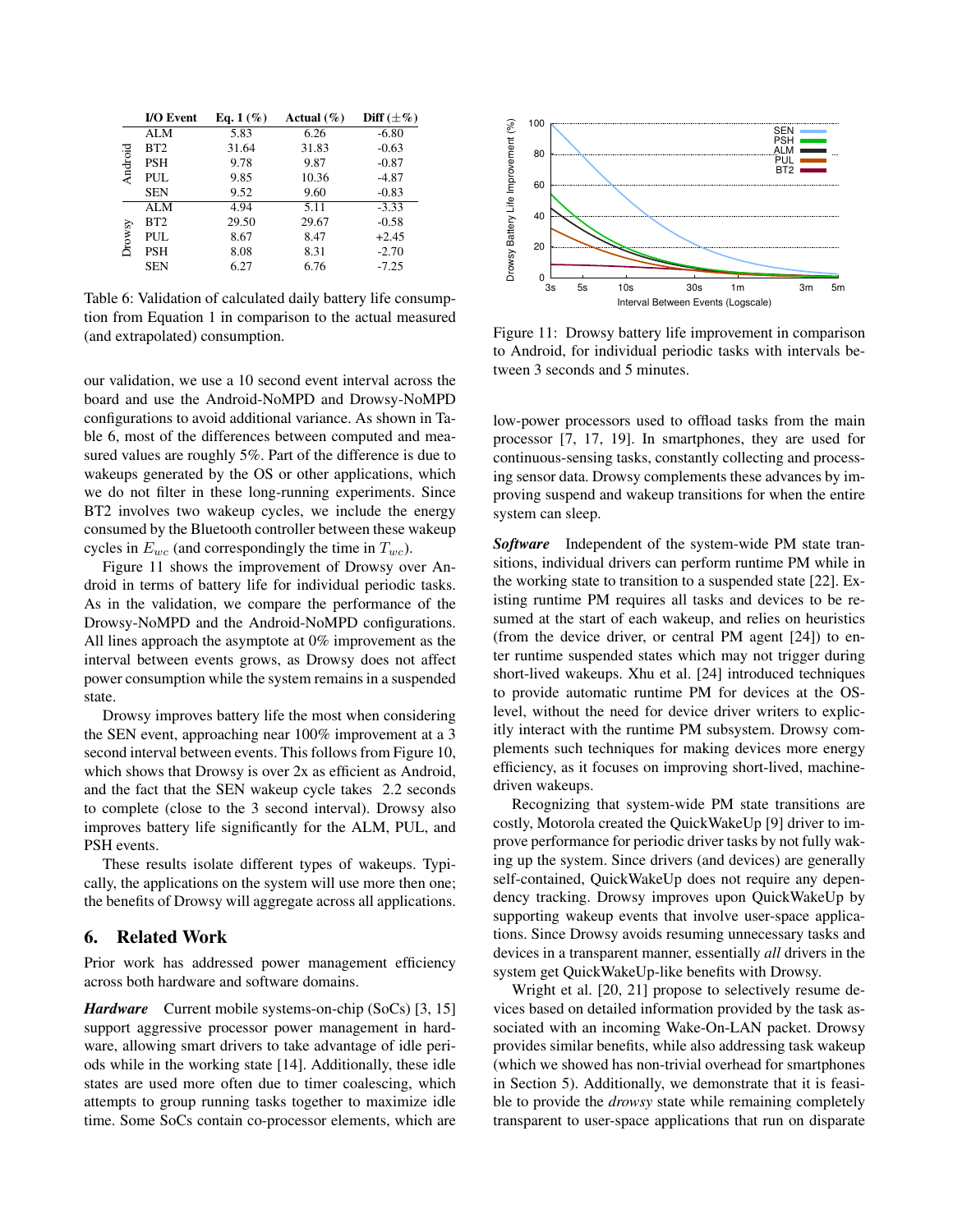hardware platforms, and requiring relatively little modification of device drivers.

Meisner et al. proposed PowerNap [12], a PM approach to reduce energy consumption in data center servers by remaining in a low-power "nap" state and transitioning to a highperformance active state when packets arrive. They postulated that if 1-10ms transition times were available, their approach would provide significant power savings based on real-world traces. They work with Dreamweaver [13], proposing a power-aware scheduling approach to coalesce idle and busy periods over multiple CPU cores. Dreamweaver relies on an available co-processor to monitor incoming network packets and to wake the system up (as appropriate) to handle queued packets. These approaches are similar to Android PM, whereby the system remains in a low-power state between wakeups generated by the hardware devices. These results, which assume fast suspend and resume, motivate broader uses for Drowsy. As part of our future work, we will port Drowsy to stock Linux kernels and evaluate gains in other environments.

Several systems [10, 11, 16, 18] interpose between applications and the sensing platform to identify which devices should be used to answer queries regarding the user's context. ACE [16], for instance, allows applications to query context attributes, using relationships between sensor data and context changes to infer which sensors should be used. Drowsy complements these approaches as it will only wake up the requested devices, instead of the entire system as in existing Android.

# 7. Conclusion

In this paper, we have introduced a new kernel powermanagement state, *drowsy*, as a replacement for the *on* power state. Drowsy tracks dependencies between system components at runtime, and dynamically resumes only those tasks and devices that are required. We describe different methods for tracking dependencies at runtime, and show that a commercial kernel (Android) can be retrofitted to support Drowsy. Our Android implementation is efficient, and improves energy consumption 1.5-5x for common short-lived tasks. This is a remarkable result, because the Drowsy kernel is fully functional, and yet significantly improves the power consumption for a highly optimized OS that is deployed on tens of millions of devices.

Our paper and evaluation mostly focuses on mobile devices, but prior work [12, 13] has noted potential benefits for faster PM transitions in data centers. As part of future work, we plan on porting Drowsy to stock Linux kernels and evaluating the energy efficiency gains in other environments.

The source code for our implementation is publicly available at:

http://www.cs.umd.edu/projects/drowsy

# Acknowledgments

We thank Dave Levin, Peter Druschel, Pete Keleher, Neil Spring, Brandi Adams, the anonymous reviewers, and our shepherd Landon Cox for their helpful comments on the paper. We also thank Aaron Schulman, who participated in the initial discussions for this work. This work was partially supported by the United States National Science Foundation (award numbers: IIS-0964541 and CNS-1314857.)

# A. Power Measurement Setup

Figure 12 shows the circuits and equipment involved in collecting a power trace for the phone. We use three digital multimeters (DMMs), which are triggered using a common function generator to obtain coherent samples. One DMM measures the voltage across the terminals of the phone  $(V_{Phone})$ . Another DMM measures the voltage ( $V_{\text{Shunt}}$ ) across a precision shunt resistor ( $R_{\text{Shunt}} = 0.18\Omega$ ); the measurements are used to compute the current  $I_{\text{Phone}}$  which is equal to  $\frac{V_{\text{Shunt}}}{R_{\text{Shunt}}}$ . The coherent measurements of  $V_{\text{Phone}}$  and  $I_{\text{Phone}}$ form the power trace.



Figure 12: The circuits and equipment used to collect the phone's power trace and allow for synchronization with the software timestamp log.

To measure the energy consumption for individual portions of each wakeup cycle, we must synchronize the power trace with our log of timestamped events. This requires an externally measureable signal such that we can associate the timestamp when such a signal is generated to its appearance in the power trace. We use the notification LED with an affixed photoresistor to provide this signal, by toggling the LED on for 3ms. The toggling of the LED lowers the resistance of the photoresistor, which represents a drop in the voltage  $(V_{\text{Photo}})$  measured by a third DMM. This must be performed during each wakeup cycle, since the OS relies on the RTC (with a timing granularity of 1 second) to account for the time passed while in a suspended state. Since we did not have a third DMM available, we instead used an oscilloscope to probe  $V_{\text{Photo}}$  as well as  $V_{\text{Shunt}}$ . We triggered waveform captures based on the drops of VPhoto, and aligned these captures with the power trace based on the VShunt waveform.

All of the measurements were sent back to a host computer over the LAN. We extended available scripts [1] from researchers working in the Embedded Systems Research Lab at University of Michigan, which allow for remote control of the measurement equipment.